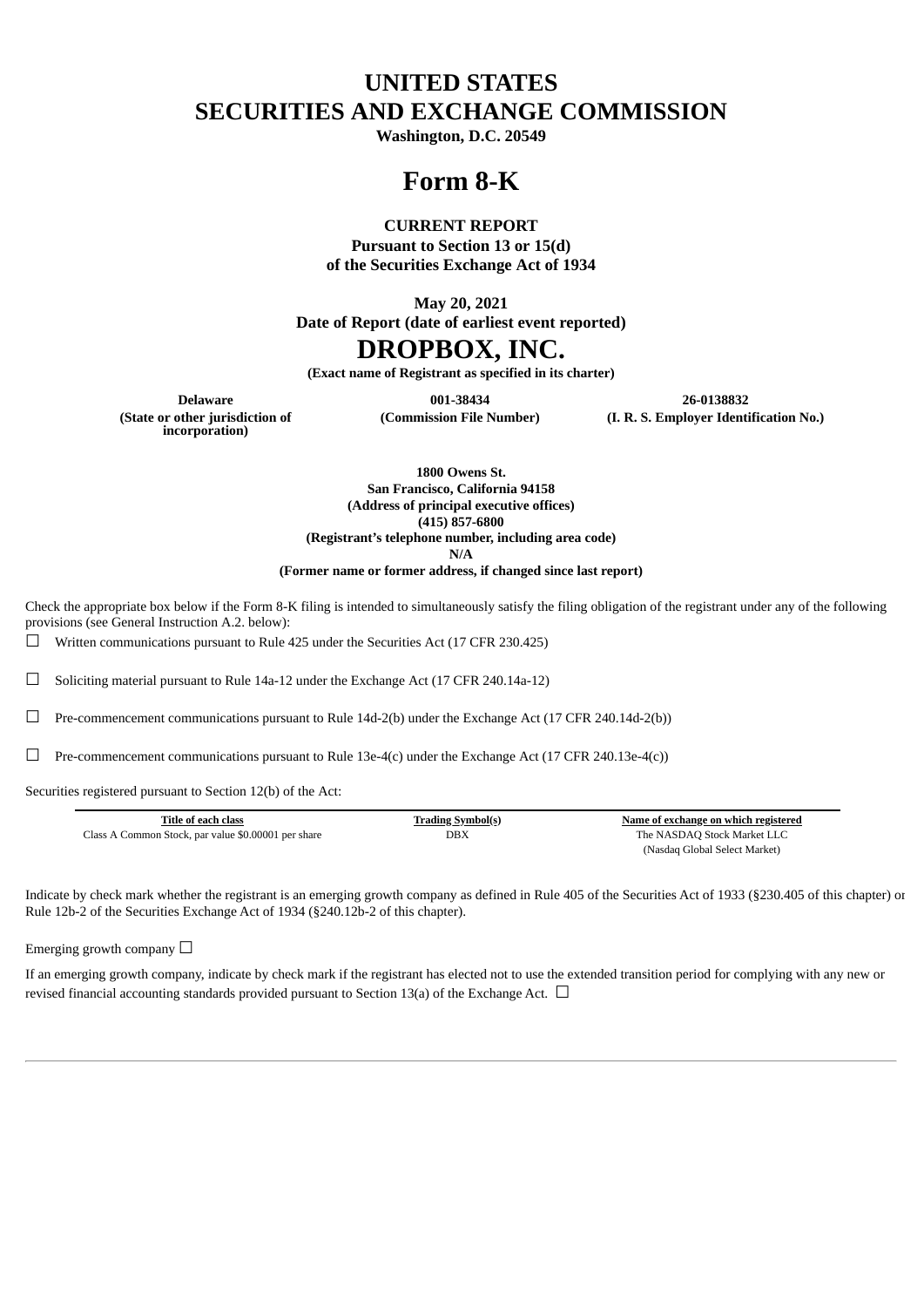#### **Item 5.07 Submission of Matters to a Vote of Security Holders**

On May 20, 2021, at the 2021 Annual Meeting of Stockholders (the "Annual Meeting") of Dropbox, Inc. (the "Company"), the Company's stockholders voted upon the following proposals described in the Company's definitive proxy statement filed with the Securities and Exchange Commission on April 6, 2021: (1) to elect seven directors to the Board of Directors of the Company; (2) to ratify the appointment of Ernst & Young LLP, an independent registered public accounting firm, as auditors for the fiscal year ending December 31, 2021; and (3) to approve a non-binding advisory vote regarding executive compensation.

All nominated directors were elected and the other proposals were approved by the required stockholder vote. The final voting results with respect to each proposal is as set forth below.

(1) Proposal for election of seven directors:

.

|                       | For           | Withhold   | <b>Broker Non-Votes</b> |
|-----------------------|---------------|------------|-------------------------|
| Donald W. Blair       | 937,804,794   | 79,574,864 | 36,992,149              |
| Lisa Campbell         | 936,284,543   | 81,095,115 | 36,992,149              |
| Andrew W. Houston     | 935,213,988   | 82,165,670 | 36,992,149              |
| Paul E. Jacobs        | 934,913,258   | 82,466,400 | 36,992,149              |
| Robert J. Mylod, Jr.  | 924,436,731   | 92,942,927 | 36,992,149              |
| Karen Peacock         | 932,825,233   | 84,554,425 | 36,992,149              |
| <b>Michael Seibel</b> | 1,012,073,120 | 5,306,538  | 36,992,149              |

(2) Proposal to ratify Ernst & Young LLP as auditors for the fiscal year ending December 31, 2021:

| For           | Against   | bstain  |
|---------------|-----------|---------|
| 1.053.044.649 | 1,140,406 | 186,752 |

(3) Proposal to approve a non-binding advisory resolution on the compensation of the named executive officers of the Company:

| For         | Against   | Abstain | <b>Broker Non-Votes</b> |
|-------------|-----------|---------|-------------------------|
| 978.212.818 | 38 849 93 | 316,906 | 36.992.149              |